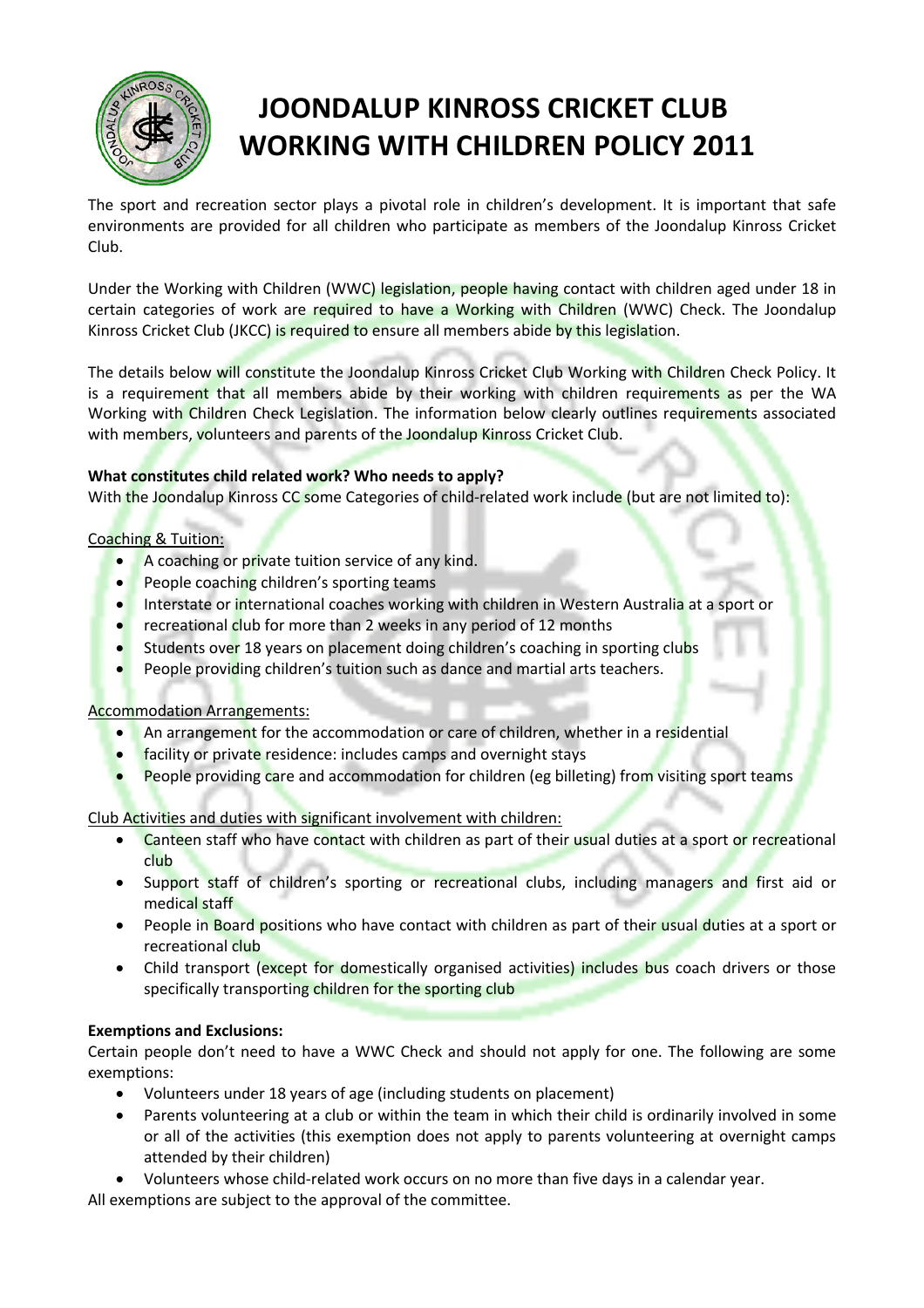## **How to apply for the WWC Check**

The WWC Check application form is available at authorised Australia Post Outlets throughout the State – a list of these can be found at www.auspost.com.au/workingwithchildren. An application must be lodged in person.

When applying, applicants need to present sufficient documents to meet the 100 points identification criteria. Accurate identifying information is essential to make sure the criminal history check is done for the correct person, which includes the applicant's current address details and photographic identification. See the guidelines on the application form for full information about what ID is acceptable.

Employees or volunteers applications must be co-signed by a representative of the employer or agency for whom they are working before being lodged at Australia Post. This is to certify that the applicant will be employed or volunteering in child-related work. The representative who signs the application form will receive any related correspondence about the WWC Checks and should therefore be someone in a position of responsibility within the organisation.

## **Outcome of the WWC Check**

- A 'successful' WWC Check results in a WWC Card which is portable for 3 years across all types of child-related work.
- A card with a photograph will be issued as proof of a WWC Check. However, a WWC Card **IS NOT** an endorsement of a person's general suitability to work with children. Suitability covers a wider range of factors than just offence history, such as character, skills and experience.
- Obtaining WWC Checks is only one of the practices that responsible organisations put in place to achieve safe environments for children. These include referee checks, supervision and training, as well as practices within the organisation which enable children to voice their concerns.
- An 'unsuccessful' WWC Check results in a Negative Notice, which prohibits the holder from carrying out child-related work (including voluntary work) under any category with any employer or as a self employed person.
- The agency representative on the WWC application form will be told what the outcome of the WWC Check is, and any subsequent changes to the person's status should they have a change in their criminal history, but will not be given details about a person's criminal record.
- The WWC Card is 'live' which means that it is monitored and updated information is received, including from the WA Police. If an offence of concern is committed, the WWC Card can be reassessed. If the re-assessment is unsuccessful a Negative Notice is issued. This cancels the WWC card.
- WWC Card and current employers will be notified of this.

#### **Differences between the WWC Check and the National Police Check**

There are differences between the WWC Check and the National Police Check. For example:

- A WWC Check is valid for 3 years, during which time it can be used to work in any category of childrelated work. Unlike the National Police Check, which is only current on the day it is issued, a WWC Check can be updated during the 3 years if a person's criminal record changes.
- Juvenile records and criminal charges, as well as all spent convictions, are assessed as part of a WWC Check but not for the National Police Check.
- The WWC Check is only concerned with identifying if someone's criminal history indicates they represent a risk of harm to a child if they carry out child-related work. In cases where a person's role involves working with money, for example, as well as children, a conviction for theft may be of interest to the employer. It is only the National Police Check which will inform the employer of this conviction and therefore both checks may be needed.
- A WWC Check is compulsory for people in child-related work, including those who have never had to have a criminal record check before. It has set obligations and penalties for noncompliance.
- For more information about the different checks, see www.checkwwc.wa.gov.au